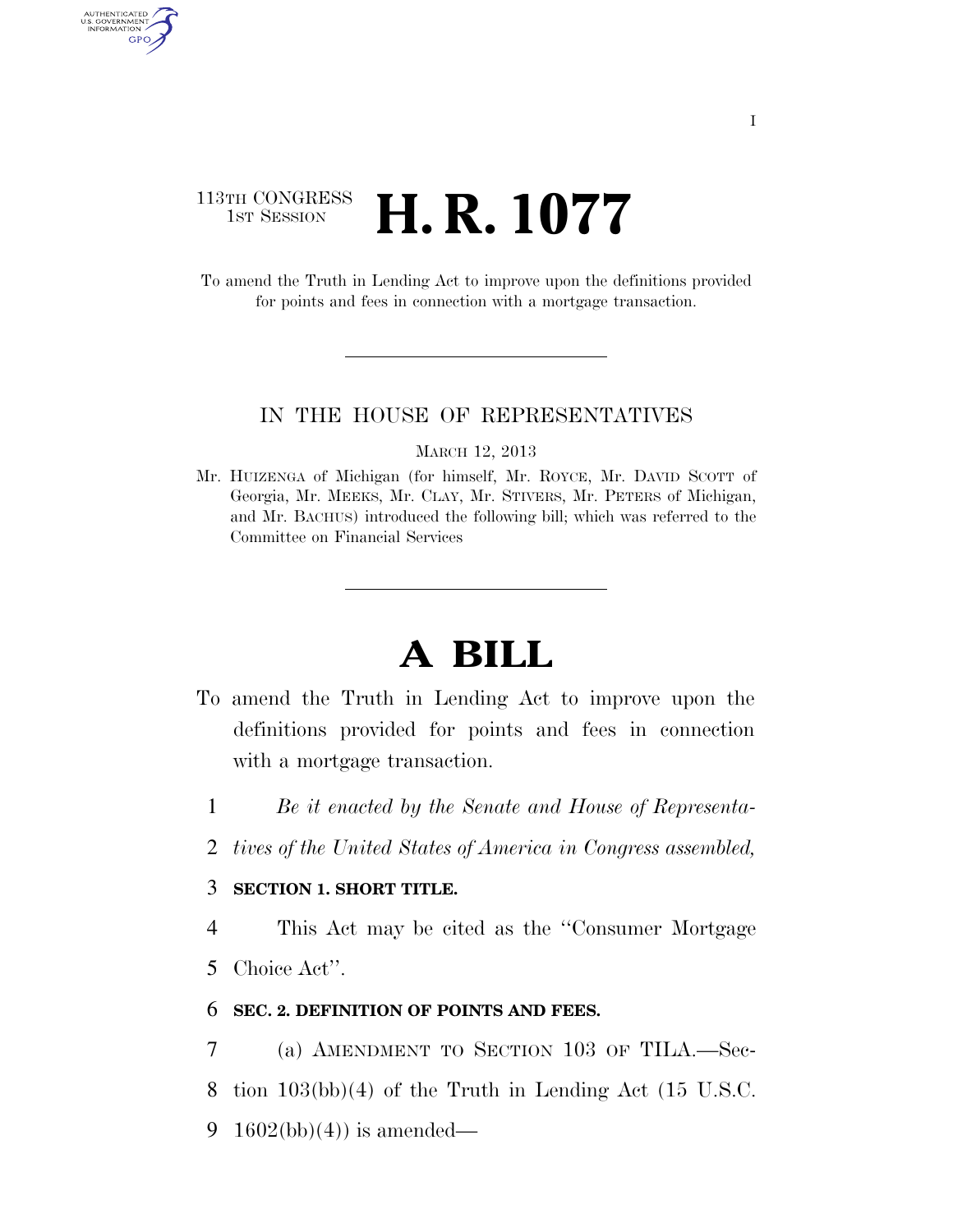| $\mathbf{1}$   | (1) by striking "paragraph $(1)(B)$ " and insert-     |
|----------------|-------------------------------------------------------|
| $\overline{c}$ | ing "paragraph $(1)(A)$ and section $129C$ ";         |
| 3              | $(2)$ in subparagraph $(A)$ , by striking "except in- |
| $\overline{4}$ | terest or the time-price differential" and inserting  |
| 5              | the following:                                        |
| 6              | "except-                                              |
| $\tau$         | "(i) interest and the time-price dif-                 |
| 8              | ferential; and                                        |
| 9              | "(ii) the amount of any loan level                    |
| 10             | price adjustment payment set by the Fed-              |
| 11             | eral National Mortgage Association, the               |
| 12             | Federal Home Loan Mortgage Corpora-                   |
| 13             | tion, the Federal Housing Administration,             |
| 14             | or similar governmental entity or govern-             |
| 15             | ment-sponsored enterprise";                           |
| 16             | $(3)$ by striking subparagraph $(B)$ and inserting    |
| 17             | the following new subparagraph.                       |
| 18             | "(B) all compensation paid directly by a              |
| 19             | consumer to a mortgage originator, including a        |
| 20             | mortgage originator that is also the creditor in      |
| 21             | a table-funded transaction, but not including         |
| 22             | compensation paid by a mortgage originator or         |
| 23             | creditor to an individual employed by the<br>a        |
| 24             | mortgage originator or creditor";                     |
| 25             | $(4)$ in subparagraph $(C)$ —                         |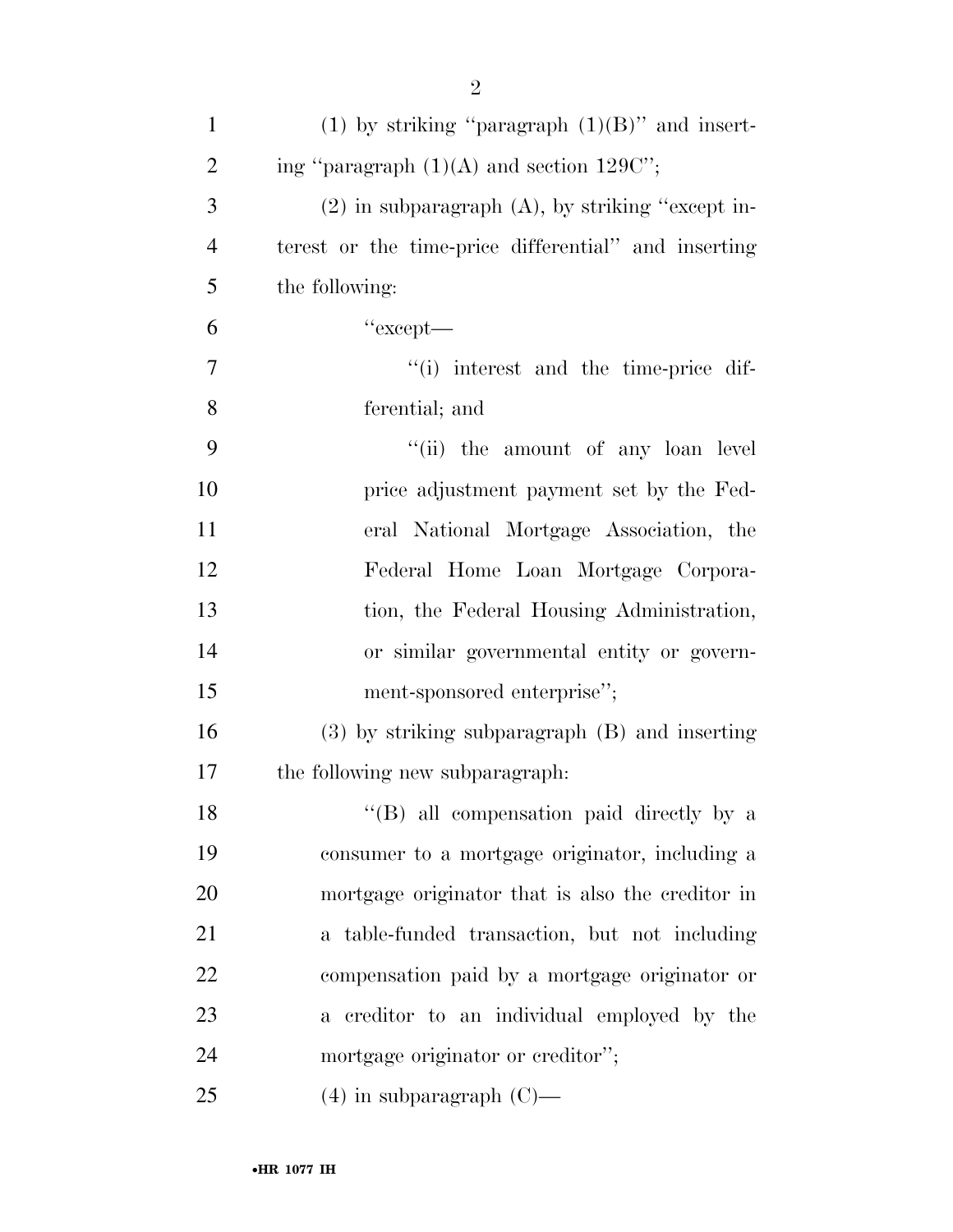| $\mathbf{1}$   | (A) by inserting "and insurance" after                  |
|----------------|---------------------------------------------------------|
| $\overline{2}$ | "taxes";                                                |
| $\mathfrak{Z}$ | $(B)$ in clause (ii), by inserting ", except as         |
| $\overline{4}$ | retained by a creditor or its affiliate as a result     |
| 5              | of their participation in an affiliated business        |
| 6              | arrangement (as defined in section $2(7)$ of the        |
| 7              | Real Estate Settlement Procedures Act of 1974           |
| 8              | $(12 \text{ U.S.C. } 2602(7))$ " after "compensation";  |
| 9              | and                                                     |
| 10             | (C) by striking clause (iii) and inserting              |
| 11             | the following:                                          |
| 12             | $\lq\lq$ (iii) the charge is—                           |
| 13             | $\lq\lq$ (I) a bona fide third-party                    |
| 14             | charge not retained by the mortgage                     |
| 15             | originator, creditor, or an affiliate of                |
| 16             | the creditor or mortgage originator; or                 |
| 17             | $\lq\lq$ (II) a charge set forth in section             |
| 18             | $106(e)(1);$ "; and                                     |
| 19             | $(5)$ in subparagraph $(D)$ —                           |
| 20             | $(A)$ by striking "accident,"; and                      |
| 21             | (B) by striking "or any payments" and in-               |
| 22             | serting "and any payments".                             |
| 23             | (b) AMENDMENT TO SECTION 129C OF TILA.—Sec-             |
| 24             | tion 129C of the Truth in Lending Act (15 U.S.C. 1639c) |
| 25             | is amended—                                             |

3